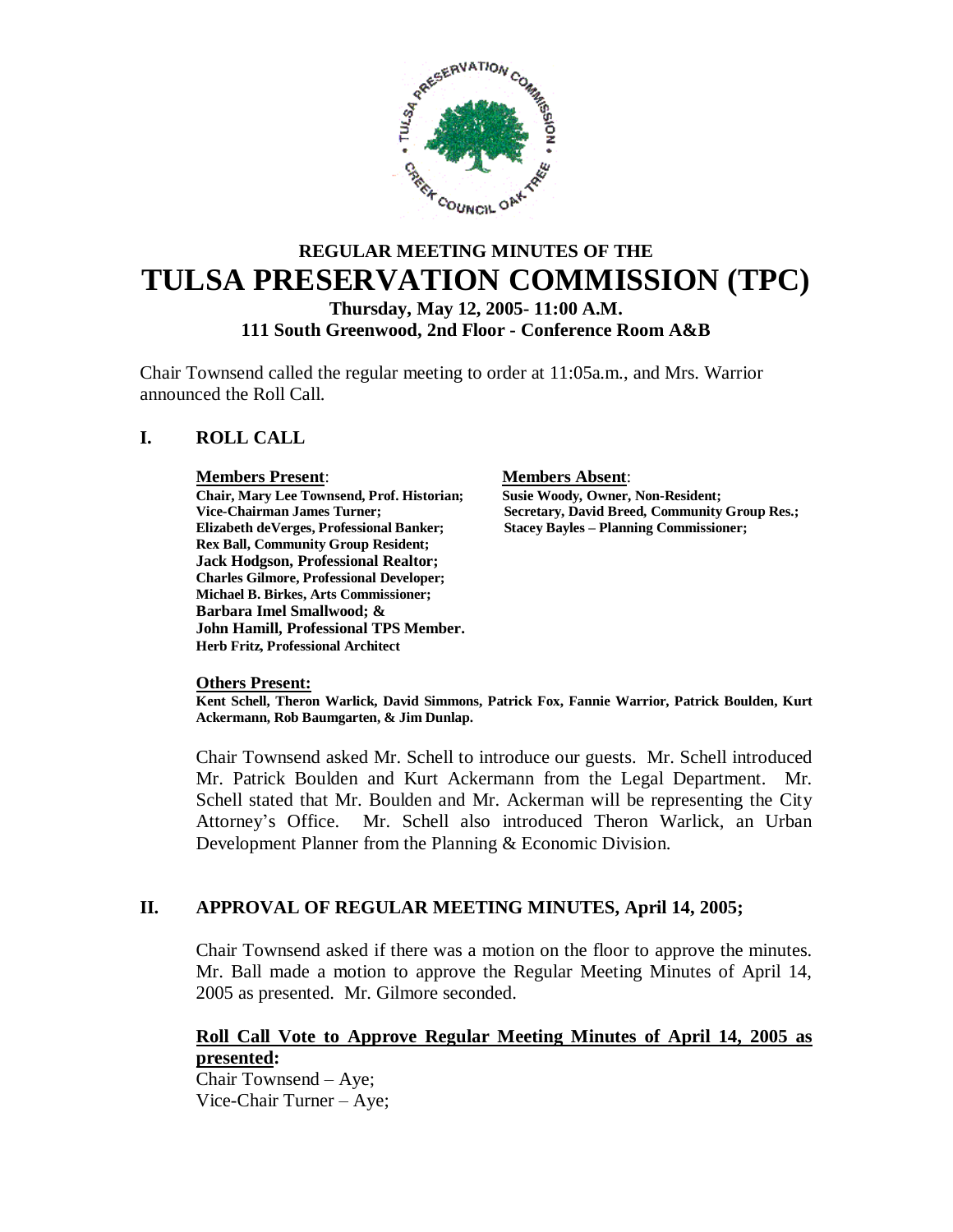Elizabeth deVerges – Aye; Herb Fritz – Aye; Charles Gilmore – Aye; Jack Hodgson – Aye; Rex Ball – Aye; Michael Birkes – Aye; Barbara Smallwood – Aye; & John Hamill - Aye. The motion was **Approved Unanimously.**

# **III. UNFINISHED BUSINESS**

# **A. Conflict of Interest**

Chair Townsend asked the commission if anyone had a "Conflict of Interest" with the Certificates of Appropriateness (COA) Request that were brought before the board for review. Members were instructed to "Abstain" from voting if that were the case. No one responded.

# **B. Certificates of Appropriateness Request**

Mr. Fox asked Chair Townsend for permission to present coa agenda item #2 first due to more review time being considered for coa agenda item #1. Chair Townsend granted Mr. Fox permission.

**2) 2123 E. 20th Street, Tulsa, OK 74104 (Yorktown) Request: Propose to remove and replace existing barred side storm door with a Signature Clear glass storm door of Brushed Nickel or Pewter Hardware. COA Subcommittee Complete Application Date: May 10, 2005 ESTHER STARK & JIM DUNLAP - APPROVED**

Mr. Fox presented Ms. Stark and Mr. Dunlap's Certificate of Appropriateness application to the commission. Photographs and drawings were available for review and a slide presentation was shown of the historic home in the Yorktown district.

Mr. Fox stated that they were planning to replace the existing storm door with a Signature Clear glass storm door with Brushed Nickel or Pewter Hardware.

COA Subcommittee Chairman Turner stated that the COA Subcommittee recommended by a unanimous vote at the May 10, 2005 meeting to approve Ms. Stark and Mr. Dunlap's application. The Subcommittee's decision was based on the appropriate design guidelines for Rehabilitation in the Yorktown Historic District.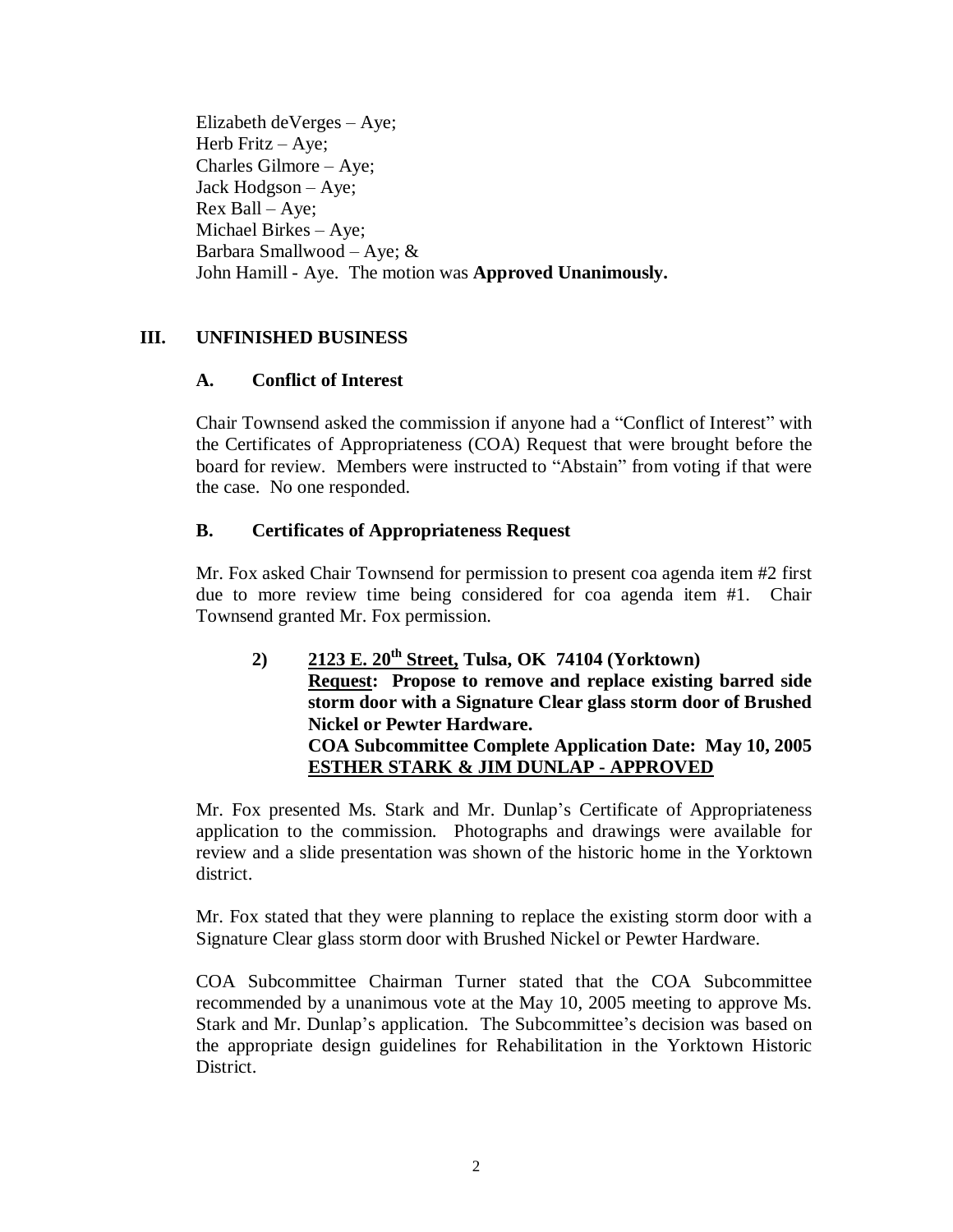After careful consideration of the information and materials presented to the commission to make a final determination, Vice-Chairman Turner (of the TPC) made a motion to support the COA Subcommittee's recommendation to **APPROVE Ms. Stark and Mr. Dunlap's application.** Mr. Ball seconded.

#### **Roll Call Vote to Approve Ms. Stark & Mr. Dunlap's application:**

Chair Townsend – Aye; Vice-Chair Turner – Aye; Elizabeth deVerges – Aye; Herb Fritz – Aye; Charles Gilmore – Aye; Jack Hodgson – Aye; Rex Ball – Aye; Michael Birkes – Aye; Barbara Smallwood – Aye;  $\&$ John Hamill - Aye. The motion was **Approved Unanimously.**

*The Tulsa Preservation Commission "Approved Ms. Stark & Mr. Dunlap's proposal" based on Section VIIIA, Windows & Doors, A.1.2.8 from Guidelines for Rehabilitation of Existing Residential Buildings in the Yorktown Historic District.*

> **1) 1860 E. 17th Street, Tulsa, OK 74104 (Yorktown) Request: Propose amendment to 10-14-2004 COA of New Construction increasing square footage from 1,792 to 1,806; and review proposed setback. COA Subcommittee Complete Application Date: May 10, 2005 ROB BAUMGARTEN - DENIED**

Mr. Fox presented Mr. Baumgarten's Certificate of Appropriateness application to the commission. Photographs and drawings were available for review and a slide presentation was shown of the historic home in the Yorktown district.

Mr. Fox stated that Mr. Baumgarten would like to request amending an existing COA for New Construction that was approved by the commission on October 14, 2004. He stated that Mr. Baumgarten plans to increase the square footage of the structure from 1,792 to 1,806; and request that the commission review the proposed setback.

COA Subcommittee Chairman Turner stated that the COA Subcommittee recommended by a unanimous vote at the May 10, 2005 meeting to deny Mr. Baumgarten's application. The Subcommittee's decision was based on the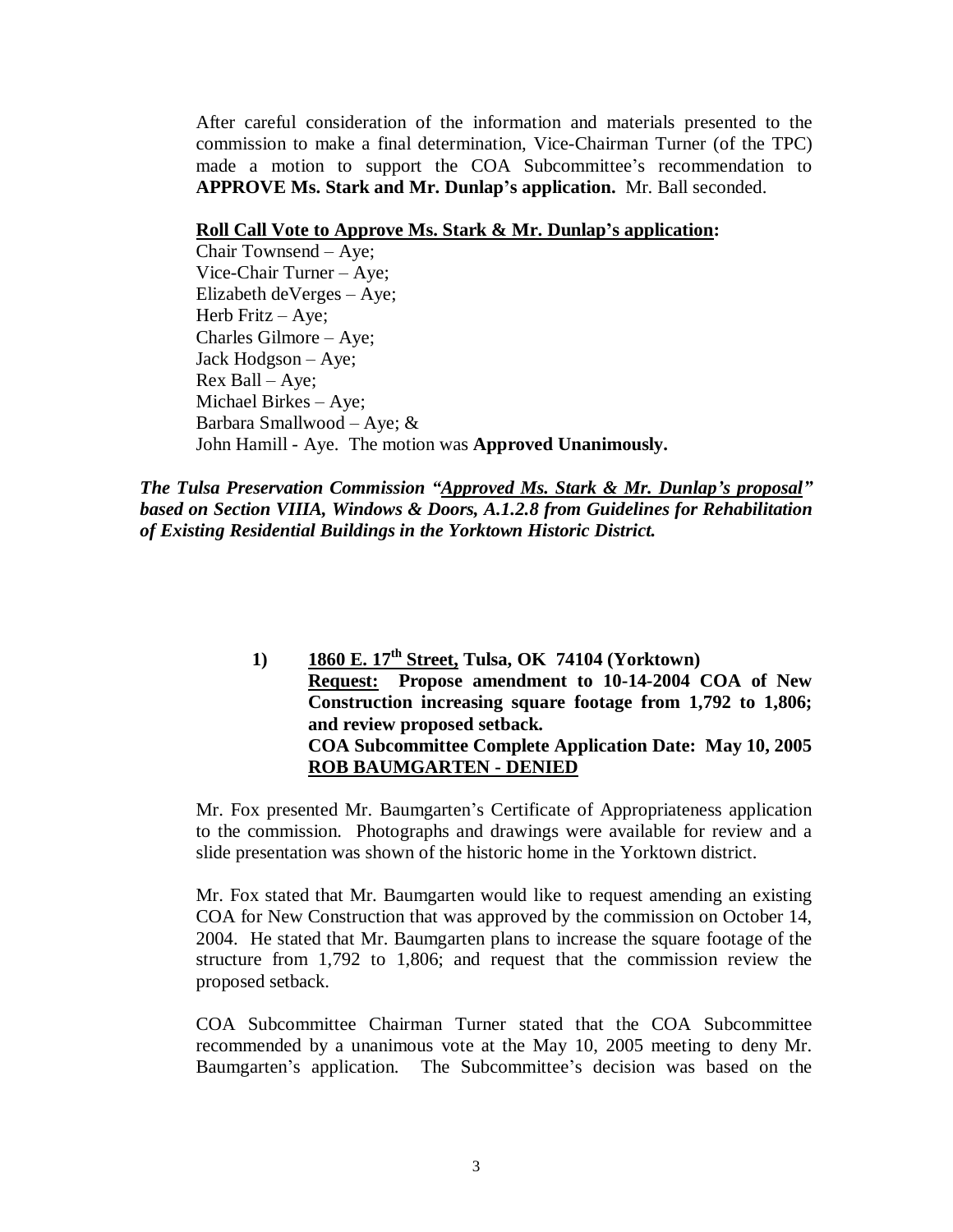appropriate design guidelines under New Residential Construction for the Yorktown Historic District.

Photographs presented at the 10-14-2004 TPC meeting from the applicant's COA illustrated the positions of the adjacent structure to the proposed new construction. The measurements were provided by the applicant. It was determined during the May 10, 2005 COA Subcommittee meeting that those measurements were inaccurate, per new site plan drawings submitted by Mr. Baumgarten, thus causing the discrepancy in setback. The new construction sets over 17 feet and 6 inches in front of the house to its east; and 18 feet in front of the house to its west.

Mr. Baumgarten took full responsibility for the inaccurate information pertaining to the setback which was submitted to the COA Subcommittee last year on 10-12- 2004; and forwarded to the TPC on 10-14-2004. Mr. Baumgarten stated that he wasn't planning on taking this issue before the Tulsa Metropolitan Area Planning Commission (TMAPC) at this time. He plans to make revisions first of the drawings and submit them to the COA Subcommittee and then forwarded to the TPC for review and approval.

The commission members explained to Mr. Baumgarten that his proposal to increase the square footage of the structure was not the problem; that the only problem was the discrepancy in the setback.

After careful consideration of the information and materials presented to the commission to make a final determination, Vice-Chairman Turner (of the TPC) made a motion to support the COA Subcommittee's recommendation to **DENY Mr. Baumgarten's application.** Mr. Gilmore seconded.

#### **Roll Call Vote to Deny Mr. Baumgarten's application:**

Chair Townsend –Aye; Vice-Chair Turner – Aye; Elizabeth deVerges – Aye; Herb Fritz – Aye; Charles Gilmore – Aye; Jack Hodgson – Aye; Rex Ball – Aye; Michael Birkes – Aye; Barbara Smallwood – Aye;  $\&$ John Hamill - Aye. The motion was **Approved Unanimously to Deny.**

#### *The Tulsa Preservation Commission "Denied Mr. Baumgarten's proposal" based on Section VIIIC, under New Residential Construction for the Yorktown Historic District.*

**C. Excused Absence Request** None.